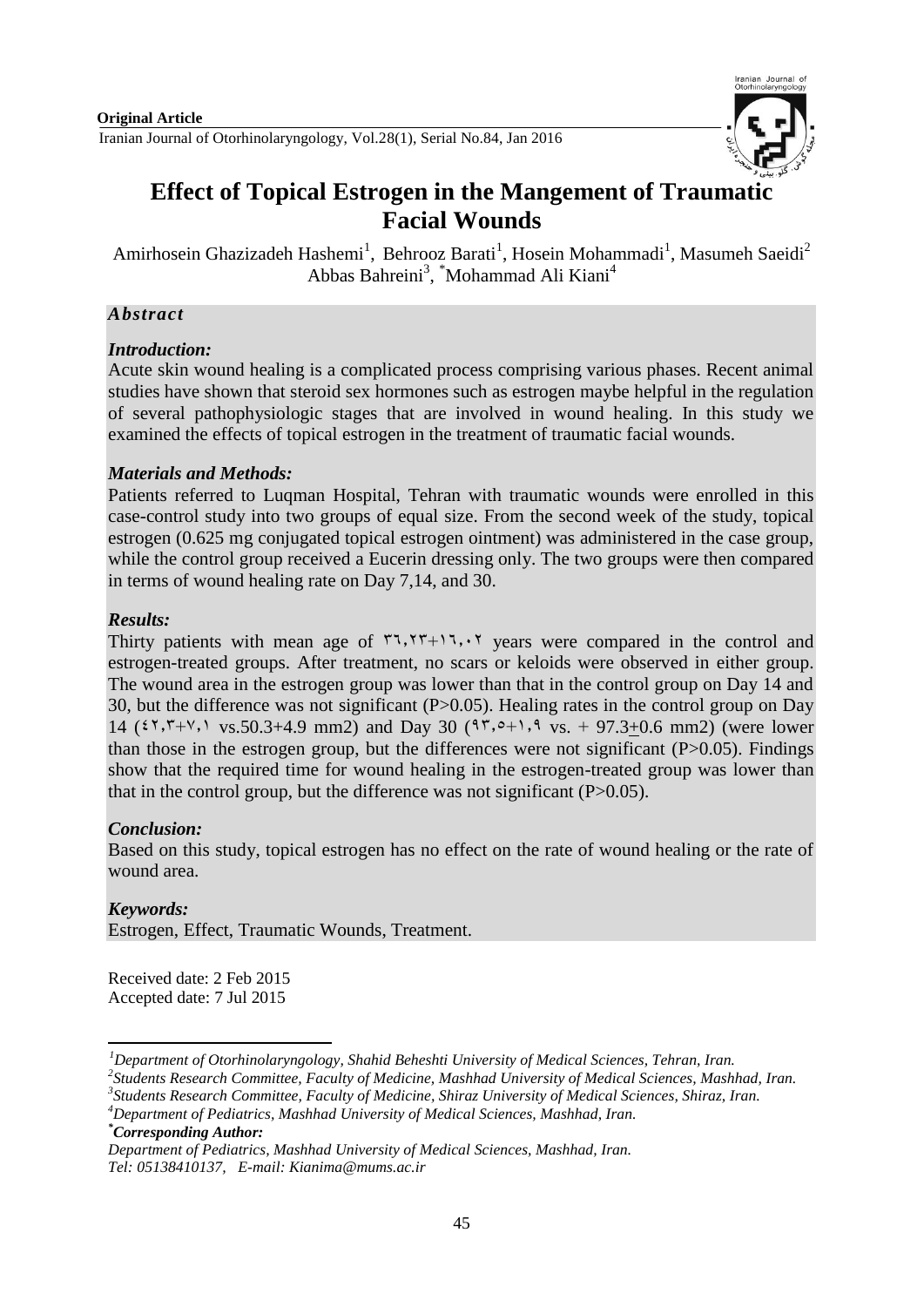#### *Introduction*

Skin is the largest organ of the body and a physical barrier between the body and the surrounding environment. Maintaining the integrity of the skin in humans and animals is of the utmost importance, because protects them against dehydration, bleeding and invasion of microorganisms (1). The term 'wound' refers to the loss of epidermis and dermis. Wounds are caused following skin injury, and may be classified as open or closed. Several local and systemic factors, such as age, medication, nutritional status, circulation, tissue hypoxia, use of topical components and wound dressing, have an effect on wound healing. Prolonged healing times mean that the wound may become prone to bacterial infections and an increased probability of forming disfiguring scars leading to physical, emotional and mental problems for the patient. Therefore, recently, the use of agents that decrease wound healing time have attracted the attention of medical researchers. The antiepileptic drug, oral phenytoin, has been used over the past 60 years, and is known to cause gingival hypertrophy following longterm use. Because oral phenytoin increases angiogenesis and increases tensile strength in wound healing, it has been studied in several trials to investigate its potential in a number of types of wound (1-4).

In a study of ovariectomized mice, Gal et al., showed that treatment with topical estradiol causes angiogenesis and greater collagen precipitation in wounds. Systemic or local administration of systemic or topical 17-beta-estradiol in menopausal women has also been shown to result in acceleration in the wound healing process (5). In a review published in 2007, it was shown that a reduction in wound healing is common in post-menopausal women and many of the reviewed studies showed that estrogen improves the healing process in these women. This review also showed that androgens cause a delay in healingand interfere with the protein aggregation that

leads to healing (6).

Agglutination or wound healing is a recovery process that is caused following lesions of the skin and other tissues. One of the goals of medicine is to achieve faster wound healing with fewer side effects. Reduction of wound healing time is of particular importance in order to minimize possibility of infection or wound complications and to reduce costs. Previous studies have principally examined the molecular aspects of this issue. The objective of this study was to determine the effects of topical estrogen on the treatment of traumatic facial wounds in patients referred to the ear, nose and throat (ENT) clinic of Luqman Hospital, Tehran from 2012 to 2013.

#### *Materials and Methods*

In this clinical trial, conducted between February 2012 and August 2013, patients with traumatic wounds who had been referred to the ear, nose, and throat (ENT) clinic at Luqman Hospital in Tehran, Iran, were enrolled in two groups (n=15 in each group). One group was treated with topical estrogen (0.625 mg conjugated topical estrogen cream), while in the other group a simple dressing only was used (Eucerintreated). Estrogen and Eucerin were administered from the second week of the study. Wound healing was monitored through the use and evaluation of photographs of patients at the same stages of the study.

For all 30 patients, wounds were evaluated and photos were taken at specified periods (on Day 1,7, and 14), and compared against the first day of treatment. Wound area (mm2) and healing rate (days) in the estrogen and Eucerin groups were compared on Days 7, 14, and 30. Data were entered into SPSS software version 21, and the two groups were compared using a t-test and covariance and the Mann-Whitney test. A p-value less than 0.05 was considered significant.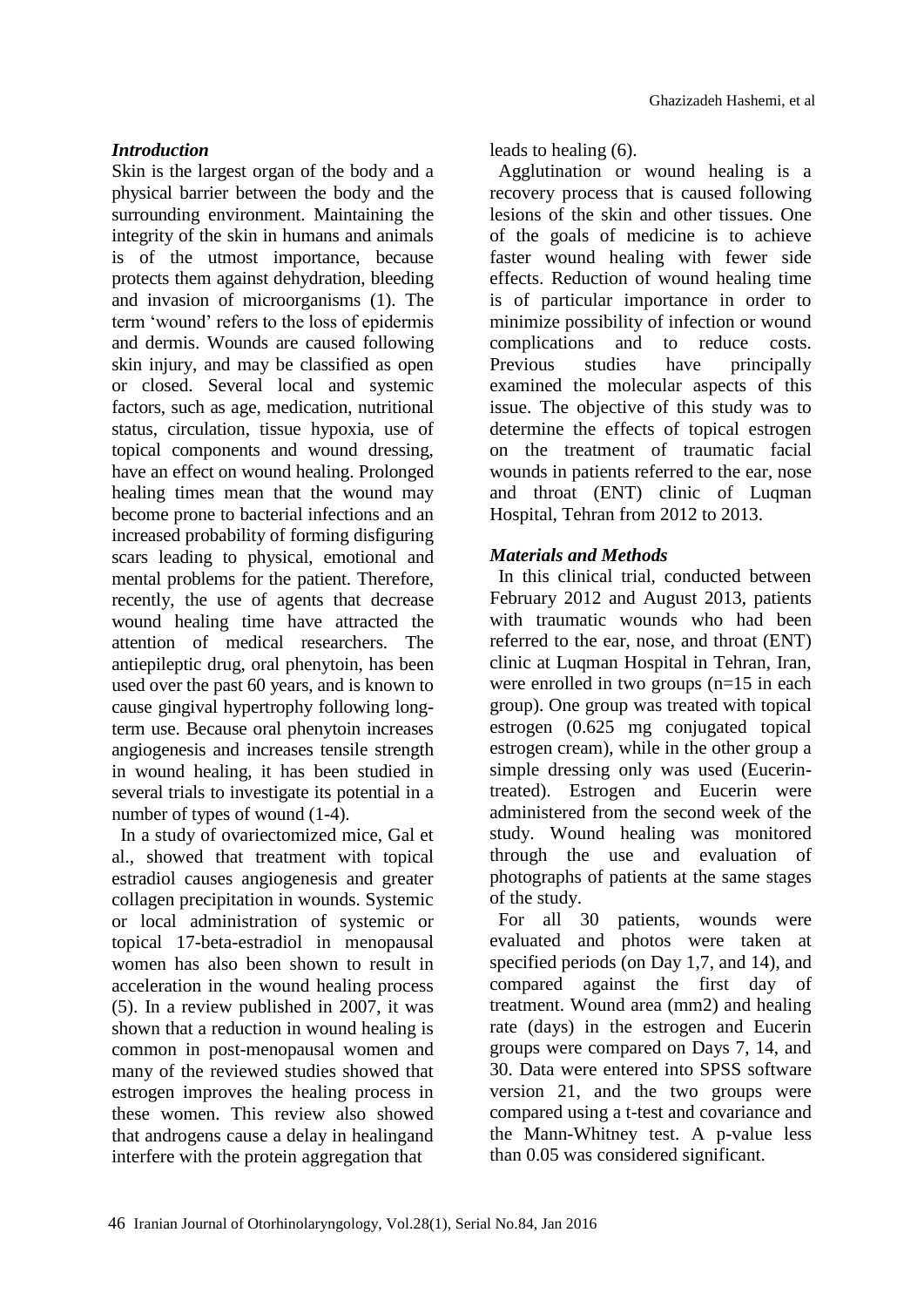Effect of Topical Estrogen in Treatment of Traumatic Facial Wounds

#### *Results*

Thirty patients with mean age of  $\tau$ ,  $\tau$  +1 $\tau$ ,  $\tau$  years in matched estrogenand Eucerin-treated groups were compared. No scars or keloids were reported in any case. Wound area was examined on Day 7, 14, and 30. Wound area in the estrogen group on Days 14 and 30 was lower than that in the Eucerin group, but this difference was not significant (P>0.05) (Table.1).

Table 1: Mean ±standard deviation wound area in the estrogen and Eucerin groups on Day 7,14, and 30 (mm<sup>2</sup>)

| <b>Variables</b>        | Day 7          | Day 14         | Day 30         |
|-------------------------|----------------|----------------|----------------|
| Eucerin group $(N=15)$  | $296.9 + 15.8$ | $141.8 + 23.7$ | $21.10 + 7.20$ |
| Estrogen group $(N=15)$ | $260.9 + 26.3$ | $125.3 + 16.1$ | $6.20 + 1.5$   |
| P-value                 | P > 0.05       | P > 0.05       | P > 0.05       |

Healing rate in the Eucerin group was lower than that in the estrogen group on Day 14 and 30, but this difference was not significant ( $P > 0.05$ ) (Table.2).

**Table 2:** Wound healing rate in the Eucerin and estrogen groups on Day 14 and 30 (%).

| <b>Variables</b>        | Day $14$     | Day 30       |
|-------------------------|--------------|--------------|
| Eucerin group $(N=15)$  | $42.3 + 7.1$ | $93.5 + 1.9$ |
| Estrogen group $(N=15)$ | $50.3 + 4.9$ | $97.3 + 0.6$ |
| P-value                 | P > 0.05     | P > 0.05     |

Time required for wound healing in the estrogen-treated group was lower than that in the Eucerin-treated group, but this difference was not significant (P>0.05).

#### *Discussion*

Agglutination is a healing process triggered following the formation of lesions of the skin and other soft tissue and consists of a series of physiological and biochemical events in the cells of all organisms. Studies of the effect of estrogen on wound healing have been reported, but most studies have been performed in mice. Some studies have been carried out to examine the effect of wound healing in post-menopausal women in comparison with pre-menopausal women who have sufficient estrogen. In addition to its effects on the reproductive system, estrogen has important effects on angiogenesis, proliferation and the growth of cells and increases the secretion of growth hormone. Between men and women, and also between pre- and post-menopausal women, there is a distinct difference in wound healing that shows the effect of sex hormones on the wound healing process. Estrogen accelerates wound healing, while androgens have an inhibitory effect on wound healing. A lack of systemic hormones in older women due to the menopause leads to a delay in healing of skin wounds that can be ameliorated by local and systemic estrogen replacement (6-8). A review by Ashcroft et al. showed that a reduction in wound healing is common in post-menopausal women and administration of estrogen improves the recovery process (6). Other studies on animals have shown that castration achieves an increase in the recovery rate, while testosterone inhibits recovery  $(9,10)$ .

A study by Giliver et al. on mice showed that 5-alpha-redutase antagonists increase the rate of wound healing in patients (9). Another study by the same author, showed that estrogen has a positive effect on wound healing and that androgens have an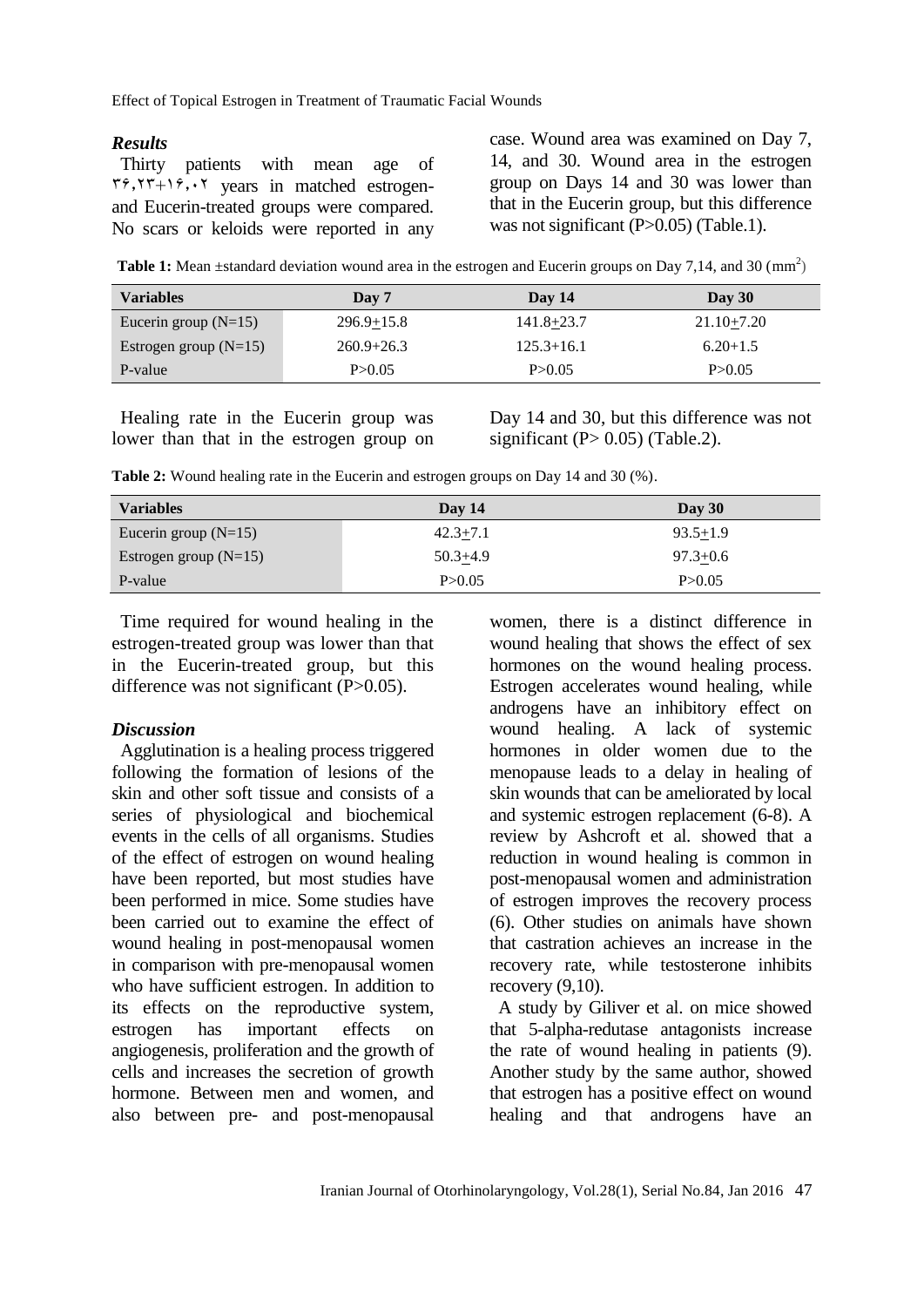inhibitory effect (11). Several studies reported in 2003 showed that an increase in testosterone levels has a negative effect on wound healing, whereas in the same year, Labrie et al. demonstrated the positive effect of testosterone in wound healing (10,12-15). In 2003, Abe et al. showed that estrogen directly or indirectly increases the production of Macrophage migration inhibitory factor in the regulatory T cell which is one of the most important mediators in wound healing. This factor has an important role in the regulation of inflammation and innate and acquired immunity, and estrogen accelerates wound healing by increasing its production (16). Results of a study by Ashcroft et al., in which topical estrogen was administered by injection into patients, showed significant wound healing (17). Khaksar et al. published reports of the role of estrogen in wound healing in 2011 (18).

In this study we worked with human samples, unlike many previously published articles. The results of this study showed that the wound area in the estrogen group was lower than in the Eucerin group on Day 14 and 30, but that this difference was not statistically significant. Most studies on mice have shown that estrogen has a positive effect on wound healing in patients (19,20). In the present study we showed that estrogen shortens the healing time, but the difference was not statistically significant between groups. The results of the study by Mir nezami et al. showed that estrogen shortens the duration of wound healing (20). Results of our study also showed that the recovery rate in the Eucerin group was lower than in the estrogen group. However, these differences were not statistically significant.

In the present study, no scars or keloids were reported in any patients in either the estrogen-treated group or the Eucerin-treated group during a 1–year follow-up. Furthermore, infection and inflammation were not observed in any of the treated patients in either group. Formation of keloids and scars is one major problem associated with wound healing which causes subsequent health problems, repeated visits and psychological distress for the patient. Hypertrophic scars and keloids are a form of intensified conciliation response, and their treatment is challenging for clinicians. However, if keloids are formed, their treatment will be difficult and regardless of the treatment used, there will be a high flareup rate  $(21)$ .

#### *Conclusion*

The effect of Eucerin and estrogen on wound healing and the time required for healing of facial wounds was almost equivalent, and both drugs studied prevented the formation of scars and keloids on facial wounds. In other words, topical estrogen has no effect on the rate of wound healing or the rate of wound area .

#### *Acknowledgements*

This article is based on the PhD thesis of Dr. Hossein Mohammadi (No. 249 M), and is approved by the Ethics Committee of Shahid Beheshti University of Medical Sciences, Tehran-Iran.

#### *References*

**1.** Simpson NB, Gunliff WJ. Rook S. Text book of dermatology.  $7<sup>th</sup>$  ed. Oxford Blackwell Science; 2004:11–38.

**2.** [Edwards R,](http://www.ncbi.nlm.nih.gov/pubmed/?term=Edwards%20R%5BAuthor%5D&cauthor=true&cauthor_uid=15021046) [Harding KG.](http://www.ncbi.nlm.nih.gov/pubmed/?term=Harding%20KG%5BAuthor%5D&cauthor=true&cauthor_uid=15021046) Bacteria and wound healing. [Curr Opin Infect Dis.](http://www.ncbi.nlm.nih.gov/pubmed/15021046) 2004;17(2):91–6.

**3.** [Menke NB,](http://www.ncbi.nlm.nih.gov/pubmed/?term=Menke%20NB%5BAuthor%5D&cauthor=true&cauthor_uid=17276197) [Ward KR,](http://www.ncbi.nlm.nih.gov/pubmed/?term=Ward%20KR%5BAuthor%5D&cauthor=true&cauthor_uid=17276197) [Witten TM,](http://www.ncbi.nlm.nih.gov/pubmed/?term=Witten%20TM%5BAuthor%5D&cauthor=true&cauthor_uid=17276197) [Bonchev DG,](http://www.ncbi.nlm.nih.gov/pubmed/?term=Bonchev%20DG%5BAuthor%5D&cauthor=true&cauthor_uid=17276197) [Diegelmann RF.](http://www.ncbi.nlm.nih.gov/pubmed/?term=Diegelmann%20RF%5BAuthor%5D&cauthor=true&cauthor_uid=17276197) Impaired wound healing. [Clin](http://www.ncbi.nlm.nih.gov/pubmed/17276197)  [Dermatol.](http://www.ncbi.nlm.nih.gov/pubmed/17276197) 2007;25(1):19–25.

**4.** [Albsoul-Younes A,](http://www.ncbi.nlm.nih.gov/pubmed/?term=Albsoul-Younes%20A%5BAuthor%5D&cauthor=true&cauthor_uid=16830012) [Younes NA,](http://www.ncbi.nlm.nih.gov/pubmed/?term=Younes%20NA%5BAuthor%5D&cauthor=true&cauthor_uid=16830012) [Badran DH.](http://www.ncbi.nlm.nih.gov/pubmed/?term=Badran%20DH%5BAuthor%5D&cauthor=true&cauthor_uid=16830012) Topical phenytoin ointment increases autograft acceptance in rats[. Saudi Med J.](http://www.ncbi.nlm.nih.gov/pubmed/16830012) 2006;27(7):962–6.

**5.** Gal P, Toporcer T, Vidinsky B, Mokry M, Grendel T, Novotny M, et al. postsurgical administration of estradiol benzoate decreases tensil strength of skin wound in ovariectomized rats. J Surg Res. 2008;147(1):117–22.

**6.** [Gilliver SC1](http://www.ncbi.nlm.nih.gov/pubmed/?term=Gilliver%20SC%5BAuthor%5D&cauthor=true&cauthor_uid=17653954), [Ashcroft GS.](http://www.ncbi.nlm.nih.gov/pubmed/?term=Ashcroft%20GS%5BAuthor%5D&cauthor=true&cauthor_uid=17653954) Sex steroids and cutaneous wound healing: the contrasting influences of estrogens and androgens. [See](http://www.ncbi.nlm.nih.gov/pubmed/17653954#comments)